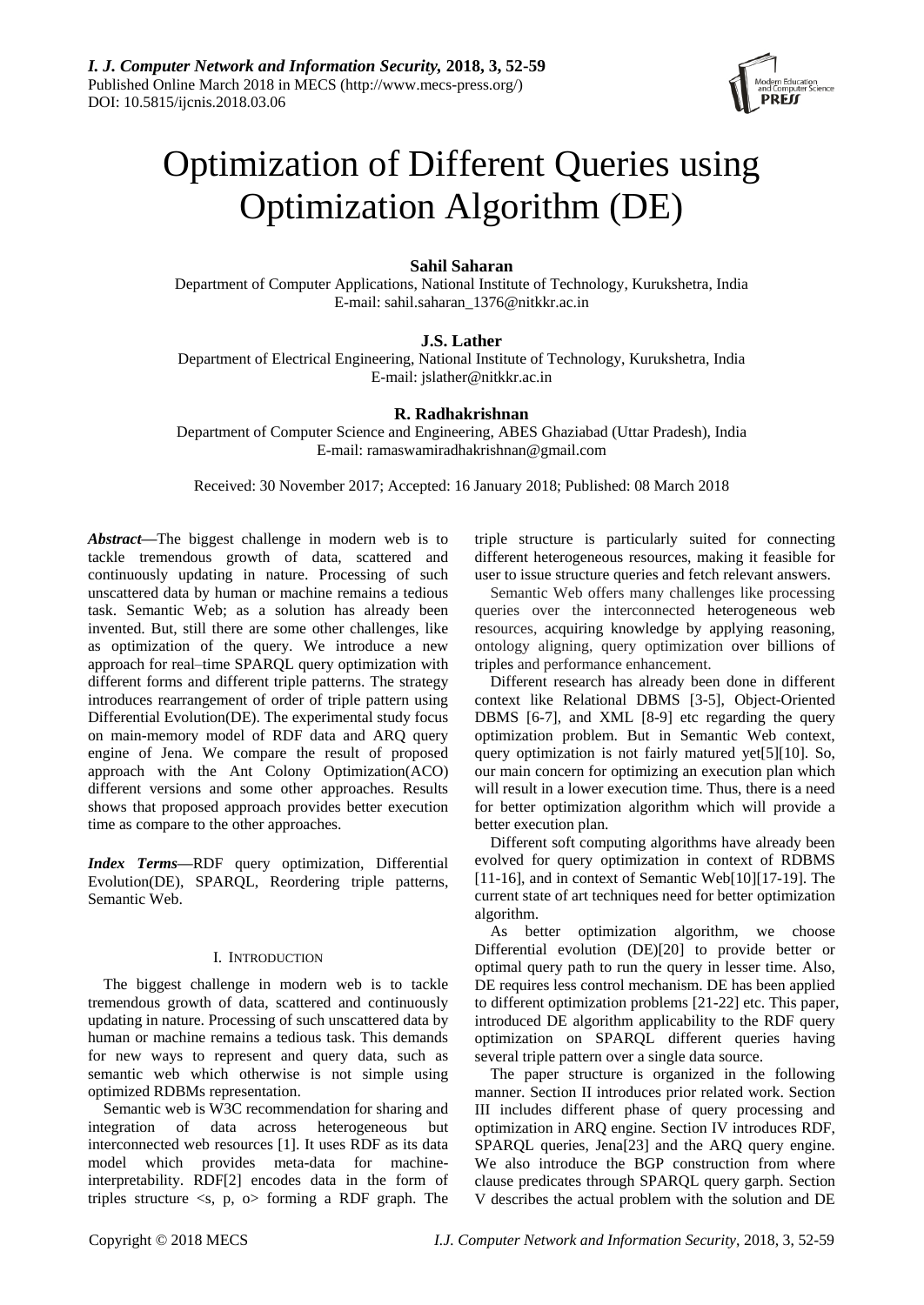algorithm working. Section VI presents the observations of experiment of the proposed algorithm and its comparison with other algorithms. Finally, in later section the conclusion which is followed by references.

## II. RELATED WORK

Prior related work regarding query optimization in RDF database using rearrangement of order of triple pattern, and other important factors for join ordering are discussed here:

The first solution in the RDF databases context was given by Stuckenschmidt et al. [10]. They introduced a hybrid algorithm named 2PO(two phase optimization which is a combination of iterative improvement and simulation annealing) over chain query and implemented the working over the Sesame system[24]. Maduko et al.[25] introduced a method for estimation of cardinality using pattern-based summarization. The method used two main functionality i.e. pattern and their sub-pattern can have almost equal frequencies, and prior knowledge of patter's importance. Also, they used Dynamic programming with two greedy solutions. Stocker et al.[26] presented a technique for the static query optimization for reordering of triple pattern of BGP. Additionally, they also defined heuristic for selectivity estimation using and without using pre-computed statistics. Then, Hogenboom et al.[27] presented an optimization algorithm named GA(genetic algorithm) and through tested queries, they shown that GA performed better for large chain query when compared with 2PO. But for small queries with 10 predicates, 2PO performed better. Neumann and Weikum [5] invented a RDF-3X engine with dynamic programming as an algorithm for query optimization. For cost estimation of joins between triple patterns, selectivity histogram was used. Neumann and Weikum [28] improved their prior research in [5] and presented a method for sideways in-formation passing between separate joins, and at compile time, they used aggregated statistics to provide exact cardinality of triple pattern. Kaoudi et al. [29] implemented their strategy in Atlas system. They used 3 greedy optimization algorithm to minimize the size of intermediate facts which are generated by query processing algorithm using selectivity based heuristic. Neumann and Moerkotte [30] presented a method for the estimation of cardinality based on Characteristic set. Ouyang et al. [31] presented a method using genetic algorithm(GA) to optimize the SPARQL query and also for the plan generation bushy tree was used. Hogenboom et al. [18] studied the query optimization problem using the ACO algorithm over the chain query. They experiment the proposed approach in comparison with [17] and [10] and proved the superiority of the results over other algorithms. Gubichev and Neumann [32] extend Characteristic Sets to provide a new RDF statistical synopsis that accurately estimates cardinalities. Gomathi et al.[19] presented an optimization algorithm named Adaptive Cuckoo search(ACS) to optimize the SPARQL query. Kalayci et al. [33] presented a new solution for the optimization

using Ant Colony Optimization (ACO) and reordering triple patterns and selectivity estimation introduced by [26] with some modification. Meimaris and Papastefanatos [34] presented a new approach of join reordering that converts a query into a multidimensional vector space and performs distance-based optimisation.

After reviewing related work in the field of query optimization, the literature suggested that there is requirement for better heuristic and so we proposed a novel solution for this problem using an algorithm named: Differential Evolution. We are using Differential Evolution[35] algorithm that work over discrete problem. Result proves its effectiveness over other algorithm.

## III. DIFFERENT PHASE OF THE QUERY PROCESSING OPTIMIZATIONAND EXECUTION



Fig.1. Different phase for SPARQL Query Processing, Optimization and Execution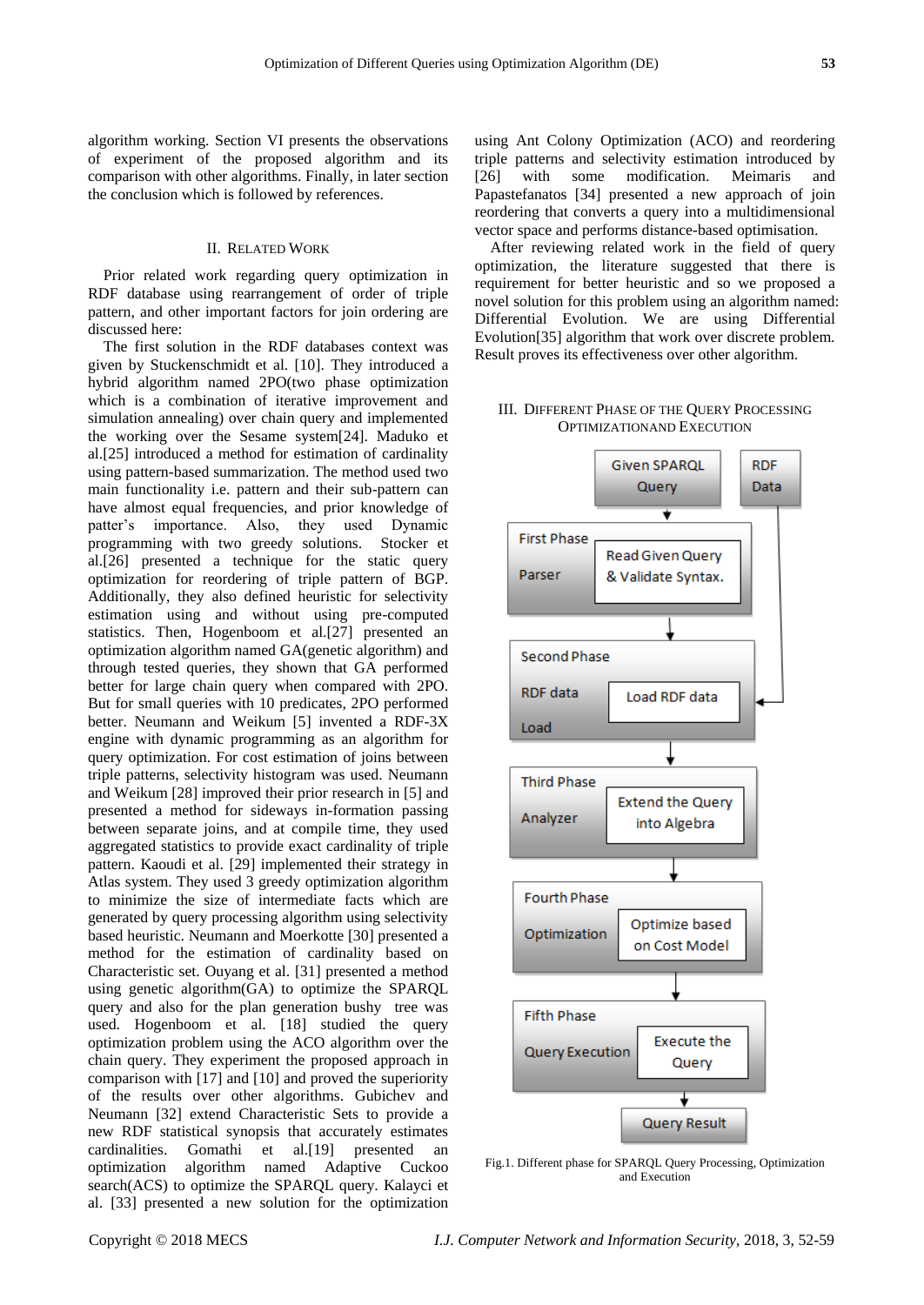To process the query, different steps are to be followed in such a way: firstly enter the query which is to be processed and then optimize the query internal structure and then finally execute the optimized query through engine and fetch the result.

Step by step processing of the query through different phase is shown here.

- Step 1: Firstly, write the query for execution and pass it to the query engine for the evaluation.
- Step 2: Query execution engine then parse the query into the parser for the SPARQL syntax matching and order of the keywords such as SELECT, WHERE etc. and then validate for the attribute of the RDF.
- Step 3: Load the RDF repositories side by side and these RDF repositories offer the querying capabilities.
- Step 4: Next, analyzer transform the query into its equivalent form(SPARQL algebra) which have same order of the triple pattern as given in the original query.
- Step 5: Based on the main-memory model of RDF repositories, query can fetch result without considering any optimization but when the size of RDF repositories increases, there is a need to execute the query with some optimization technique to ensure that query result in a reasonable time. The optimization technique populates the best execution plan from all the plans.
- Step 6: After all the steps, if there is no error upto now then the query execution step comes where optimized query execute through query engine and fetch the results of the SPARQL query.

### IV. PRELIMINARIES: SPARQL AND SPARQL GRAPH **OUERY**

Resource Description Framework (RDF) works as a metadata data model for data interchange over the web. Due to the flexibility of schema-free nature, RDF can merge data even if they differ in their underlying schema. RDF data model is similar to entity-relationship approach. The linking structure can be represented using node-arcnode link[2].

SPARQL[36] is a language for querying RDF data and generally used for expressing query over different data sources using triple patterns named BGPs(Basic Graph Patterns)[37]. The formation of triple patterns is like as < subject, predicate, object > where the different positions can be concrete or variable[26].

Jena[23] is store and manipulates main-memory RDF data. ARQ[38] query engine used by Jena. For querying, we are using ARQ engine.

The following example (Fig 2.) shows representation of SPARQL star query having four triple patterns(can be represented by sequence number {0, 1, 2, 3}) constructed over the The World Factbook[39] (in short Factbook ) dataset. Our main focus is to optimise the order of BGP so that they produce the optimal execution plan.



## V. PROBLEM AND PROPOSED SOLUTION

#### *1. Cost Model Used*

Given a SPARQL query graph as shown in Fig 2, the optimizer returns the query plan that is defined by ordering of joins between triple patterns. The optimizer provide a search space of different equivalent query plans, and also searches optimal plan from all the different query plans based on the cost function.

As the sequence number can be created using Fig 2, the rearrangement of order of triple pattern(or sequence numbers) is an important query optimization approach. Hence, we are considering DE optimization algorithm as a proposed approach to rearrange the order of triple pattern.

Following are the steps for the calculation of cost between the two triple patterns[33]:

- Step 1: Calculate the cardinality of triple patterns using GSH[26]. If more than one element is bound then find the cardinality of each different concrete element at position(s, p, o) using GSH and finally conclude the lowest value of the cardinality by comparing.
- Step 2: Find the selectivity of the triple patterns using division of the cardinality of the triple pattern by total no of triple patterns.
- Step 3: Use the two triple patterns of the given BGP and collect all different joins betweens the triple patterns. Subtract the different join ranks from the assumed cost value(32) and then divide the generated value by the assumed cost to evaluate the factor for the joined triple patterns.
- Step 4: This step computes the joined triple patterns cost values by multiplying the selectivity of the joined triple patterns with the factor of joined triple patterns.
- Step 5: Finally, compute a new cost using addition of the selectivity of the first triple pattern out of the two triple patterns and output of step 4.
- Step 6: Whenever no join found (Cartesian product possibility in complete digraph construction) in between two triple patterns, then use the Step 1 to Step 5 and change in Step 4 with output value as 1(it is the upper limit of selectivity $[0 1]$ )

## *2. Second Step: Differential Evolution*

For the given Ɓ, our aim is to search for the better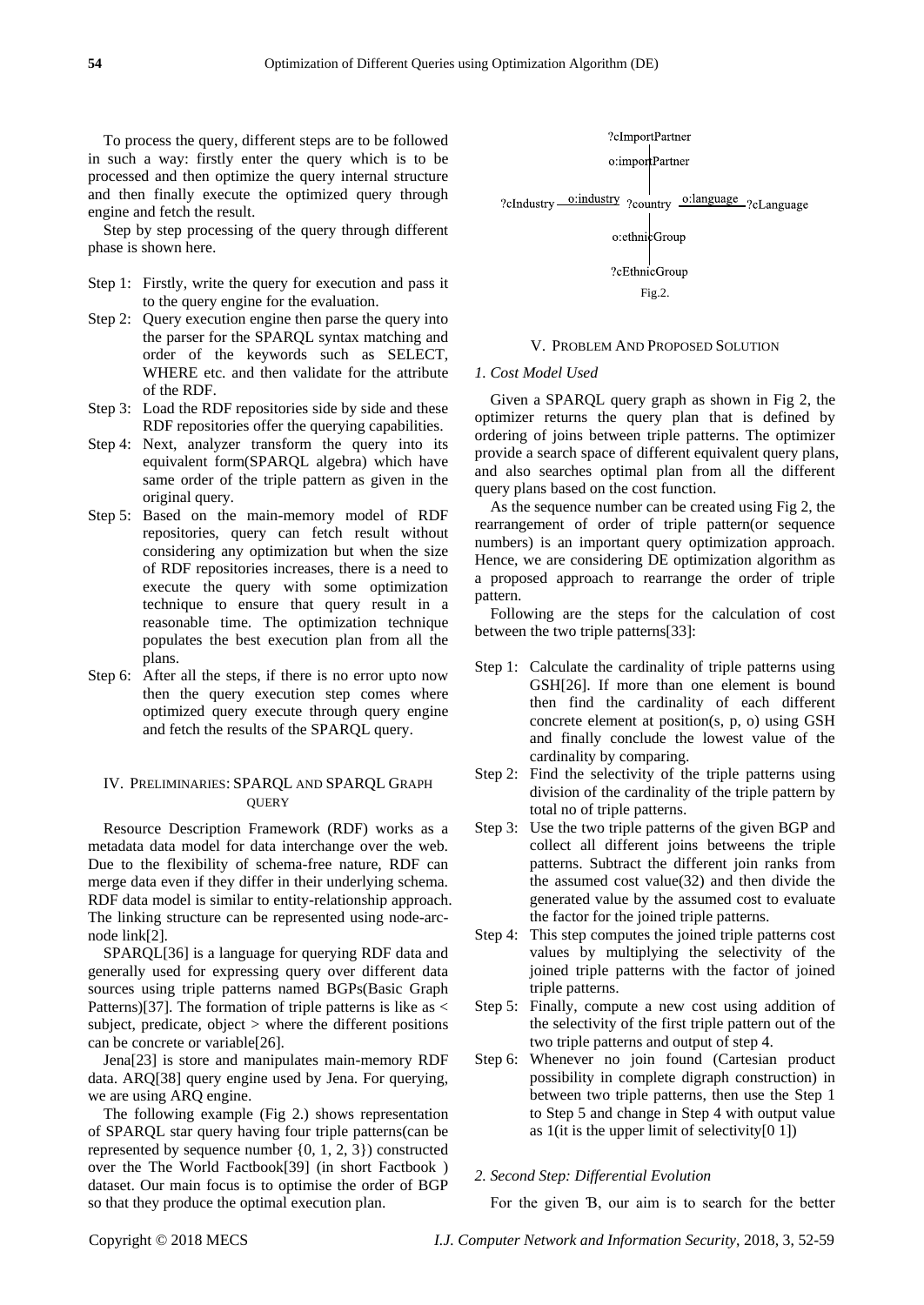execution plan using rearrangement of order of triple pattern of Ɓ. The first step to reach our aim is to find the fitness function using cost and then apply the DE algorithm.

The DE algorithm[19][35] briefly described as follows:

The algorithm starts with a randomly generated. Then for evolution of next generation, three evolutionary operators namely mutation, crossover and selection using special form of DE operator are used to evolve the population.

(1) Initialization

The DE problem is to minimize a function  $f(x): \mathbb{R}^D \to \mathbb{R}$ , where x is a D-dimensional candidate solution. The algorithm is initialized with an initial population of  $n_p$  candidate solutions. The D-dimensional candidate solutions at every generation can be represented as:  $x_{n,i}^{g} = [x_{n,1}^{g}, x_{n,2}^{g}, x_{n,3}^{g}, ..., x_{n,D}^{g}]$  where g is the generation and  $n = 1, 2, 3, ..., n_p$ . The initial population of candidate solutions with  $g = 0$  is chosen to cover the entire solution space. Thus, the population of individuals is randomly selected uniformly in the interval  $(x_i^L, x_i^U)$ , where i indicate the population member with lower bound  $x_i^L$  and upper bound  $x_i^U$ . Therefore, the initial value of jth parameter of the ith population member may be set as:

$$
X_{n,j,i,0} = x_{n,i}^{L} + rand(0,1) * (x_{n,i}^{U} - x_{n,i}^{L})
$$
 (1)

#### (2) Mutation

Let  $x_{n,i}^g$ ,  $n = 1, 2, 3, \dots n_p$  be the target vector, then for each individual, two vectors ( $x_{r2,n}^g$  and  $x_{r3,n}^g$ ) are randomly selected and select  $x_{r1,n}^g$  either randomly or as one of the best members of the population. F is real and constant factor generally taken between [0,1] .For the next generation, create mutant vector or donor vector,  $v_n^g$ equal to the randomly generated population and can be defined as follows:

$$
v_n^g = x_{r1,n}^g + F(x_{r2,n}^g - x_{r3,n}^g)
$$
 (2)

For our problem, vector addition and subtraction in equation (2) was made to utilize the definition of permutation matrix as explained in [40].

## (3) Crossover

The crossover uses crossover operators to generate a trial vector  $u_{n,i}^{g}$  by mixing target vector  $x_{n,i}^{g}$  to the current generation with mutant vector  $v_{n,i}^g$  given as:

$$
\mathbf{u}_{n,i}^{\mathbf{g}} = \begin{cases} \mathbf{v}_{n,i}^{\mathbf{g}} & \text{if } \text{rand}(0,1) \leq \text{CR or } i = \mathbf{I}_{\text{rand}}\\ \mathbf{x}_{n,i}^{\mathbf{g}} & \text{else} \end{cases} \tag{3}
$$

Here,  $I_{rand}$  is a integer uniformly distributed random number between [1,D] , and CR crossover factor belongs to [1,D] ; both usually defined by user.

For our experiment, to generate a trial vector, a crossover operator was used named PMX [41].

## (4) Selection

The selection is defined in terms of objective function, and the vector with lower value of objective function implies higher fitness. In selection process, the objective function of the trail vector is compared with that of the target vector, and includes better fitness value in next generation. The operation can be defined as:

$$
\mathbf{x}_{n}^{g+1} = \begin{cases} \mathbf{u}_{n,i}^{g} & \text{if } f(\mathbf{u}_{n}^{g}) < f(\mathbf{x}_{n}^{g}) \\ \mathbf{x}_{n}^{g} & \text{else} \end{cases} \tag{4}
$$

The DE algorithm involves the iterative operation of the three mutation, crossover and selection phases till the stopping criteria i.e. vector with best objective value is obtained.

Algorithm: DE Psuedocode

Initialization: Generate the initial population of agent with random

positions

Evaluate the fitness of the initial population.

Repeat

For each agent j in the population

 Choose three numbers m1,m2andm3 from the population at

random,

i.e., 
$$
1 \leq m1, m2, m3 \leq N
$$
 with  $m1 \neq m2 \neq m3 \neq j$ 

Create a random integer  $j_{rand} \in (1, N)$ 

For each i

$$
y^{i,g} = x^{m1,g} + F(x^{m2,g} - x^{m3,g})
$$
  

$$
z_j^{i,g} = \begin{cases} y_j^{i,g} & \text{if rand()} \le CR \text{ or } j = j_{\text{rand}} \\ x_j^{i,g} & \text{else} \end{cases}
$$

end for

Change  $x^{i,g}$  with  $z^{i,g}$  if  $z^{i,g}$  is better end for

Until (stopping criteria met)

#### VI. EXPERIMENT

#### *1. Setting of the Experiment*

The experiment have been conducted over 64-bit Oracle JDK virtual machine processing on Intel(R) Core(TM) i5 -2410M CPU @ 2.30 GHz, 64-bit with 4 GB RAM and Window 8 OS with Java as programming language. All the results are evaluated over a data set named Factbook[39] which provide summary of the demographic, communication, economy, geography, government, and military data. The total numbers of RDF triples are 141644. For different join and for particular query forms(chain, star, cyclic, chain-star), we used 3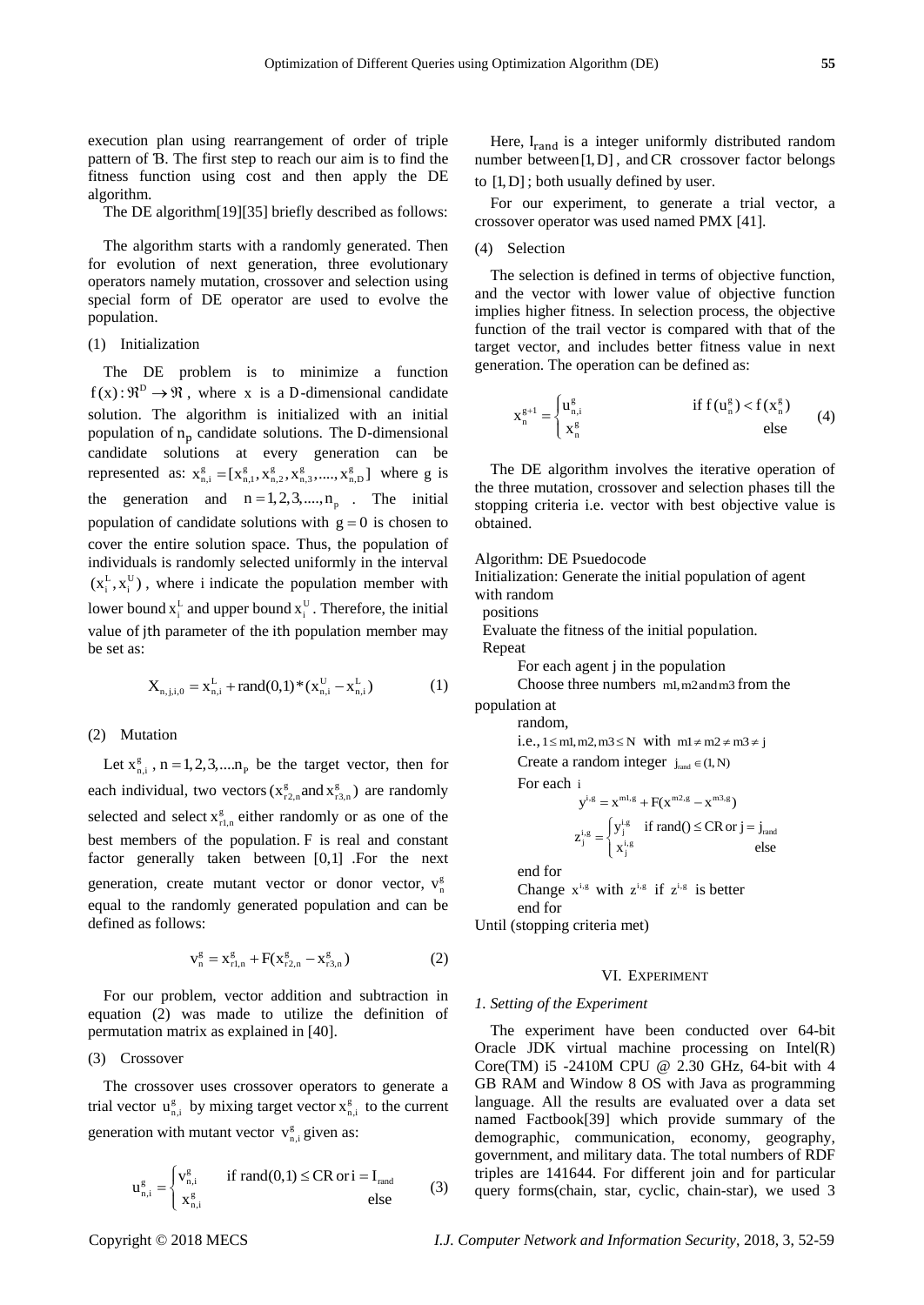queries with 4, 6, 8 triples pattern for all forms of queries except chain-star. As chain-star query is a combination of 2 query form, it is complex to design so we consider 6, 8 and 10 triple patterns for this query form. The reason for this choice of these triple patterns is that small triple pattern sometimes shows no optimization at all. For result calculation, we consider only single query of every different triple patterns.

For the DE algorithm, we are using starting node as random, population size as 100, iteration size 100, CR value as 0.8 and F value as 0.2. These parameters are selected after making experimental study using all the queries and by taking a number of test over the population size from 10 to 250 and iteration size from 50 to 250, with corresponding change in F and CR values. We 10 times run each algorithm for each query to evaluate the result and finally considered the average.

For the result calculation, we are considering the execution time of the query in millisecond and consider the execution time as a sum of time taken in the optimization, time taken in the execution and time taken in iteration of result set for all the algorithms except WO.

#### *2. Results of Comparisons*

Jena Reorder Weight class(JW): Reorder Weight class is the class of Jena query engine[23]. This class work for the processing of join based on statistics generated from the repositories of RDF to change the arrangement of the triple patterns. This class works on the basis of number of variables in a triple pattern.

Pre-computed statistics (PCS): Probabilistic framework( mainly PFJ) given by [26] which uses precomputed statistics that must be computed before using it. This framework provides the accurate selectivity estimation for triple pattern and joined triple pattern using the customized statistics.

Without Pre-computed statistics (WPCS): This heuristic is a combination of the Graph Statistic Handler [26] and Variable Counting Predicate [26], and given by [26].

WO provides higher execution time for all the queries, so we are considering it as highest value for all the queries, as shown in the following figures. And all the optimization algorithms are considered proportional to WO execution time. So the results of all optimization algorithms in comparison to WO in terms of percentage can be seen from Fig 3 to Fig 6. These figures can easily show that our proposed solution results in comparison to the other approaches.

Finding of Table 1 shows that DE performs better in terms of execution time when we compare the results with WO, JW, WPCS, PCS, AS, EAS, MMAS. AS, EAS, MMAS are different versions of ACO[33].

|             | Four | <b>Six</b> | Eight  |
|-------------|------|------------|--------|
| <b>WO</b>   | 1264 | 2093       | 727835 |
| JW          | 307  | 2065       | 763108 |
| <b>WPCS</b> | 203  | 222        | 948    |
| <b>PCS</b>  | 62   | 863        | 5414   |

**AS** 31 126 5533 **EAS** 29 122 5424 **MMAS** 31 121 5419

**DE** 18 18 85 5370

Table 1. Results of Chain Query with different Triple Patterns



Fig.3. Chain Query with 4, 6, 8 Triple Pattern Execution Time in Percentage

100.<br>
100.<br>
50.<br>
50.<br>
50.<br>
71. Chain Q.<br>
71. Chain Q.<br>
71. Chain Q.<br>
71. Chain Q.<br>
71. Chain Q.<br>
81. Fig.3. Chain Q.<br>
82. Chain due bound-patterns and all the reason why<br>
between two predicate occu<br>
80.<br>
80.<br>
80.<br>
80.<br>
80. In case of PCS, there is a need to load the index that is created over the RDF data and it takes around 13.5 second to load it for all the chain queries. Approximately same time is taken by other forms of queries also. And after loading this index, execution time taken by the PCS is given in the row of PCS. In case of WPCS, it does not include bound-predicate-predicate join between two triple patterns and always use default selectivity as 1.0. That's the reason why this heuristic does not include other joins between two triple patterns where bound-predicatepredicate occur. But the heuristic [33] provides a new solution where it considers other joins those occur at different position with bound-predicate-predicate instead of considering bound-predicate-predicate. Also, this heuristic gives chance to Cartesian product between two triple patterns. Thus, by considering these particular run times, DE shows best results in all the triple patterns of chain queries.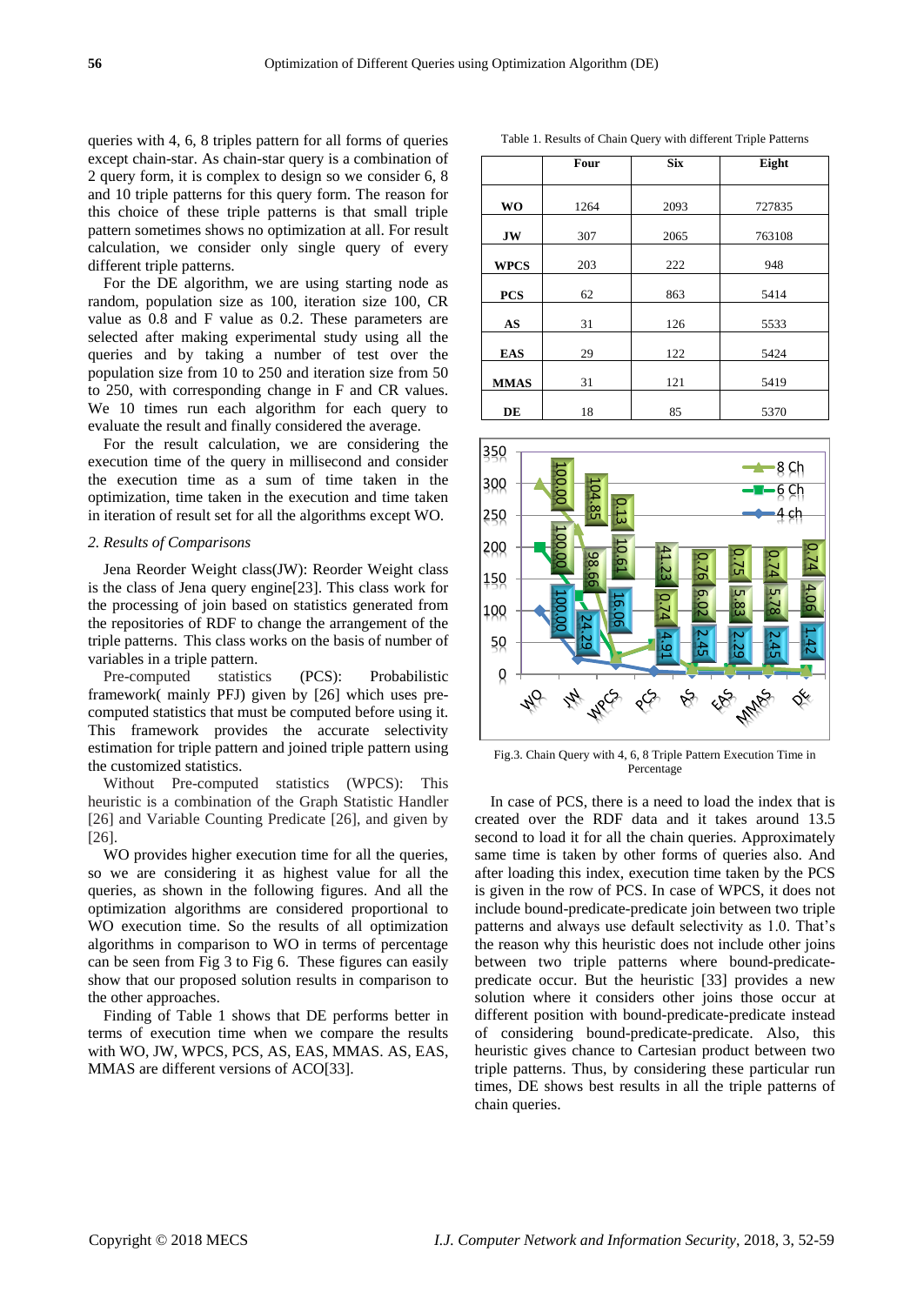Table 2. Results of Star Query with different Triple Patterns

|             | Four | <b>Six</b> | Eight |
|-------------|------|------------|-------|
| <b>WO</b>   | 1513 | 6337       | 4297  |
| <b>JW</b>   | 1412 | 6441       | 4130  |
| <b>WPCS</b> | 428  | 4503       | 2193  |
| <b>PCS</b>  | 193  | 713        | 146   |
| AS          | 575  | 1505       | 307   |
| <b>EAS</b>  | 572  | 1409       | 306   |
| <b>MMAS</b> | 573  | 1464       | 316   |
| DE          | 553  | 1310       | 218   |



Fig.4. Star Query with 4, 6, 8 Triple Pattern Execution Time in Percentage

|             | Four | <b>Six</b> | Eight |
|-------------|------|------------|-------|
| <b>WO</b>   | 421  | 46974      | 23224 |
| <b>JW</b>   | 414  | 46837      | 23200 |
| <b>WPCS</b> | 209  | 213        | 181   |
| <b>PCS</b>  | 21   | 9          | 9     |
| AS          | 43   | 103        | 734   |
| <b>EAS</b>  | 36   | 103        | 487   |
| <b>MMAS</b> | 42   | 115        | 503   |
| DE          | 28   | 59         | 412   |





Fig.5. Cyclic Query with Different Triple Pattern Execution Time in Percentage

|  | --- - -  |                                                                   |
|--|----------|-------------------------------------------------------------------|
|  | Patterns |                                                                   |
|  |          | Table 4. Execution time of Chain-star Query with different Triple |
|  |          |                                                                   |

|             | <b>Six</b> | Eight | Ten   |
|-------------|------------|-------|-------|
|             |            |       |       |
| <b>WO</b>   | 5862       | 7513  | 62973 |
| <b>JW</b>   | 5271       | 7159  | 61450 |
| <b>WPCS</b> | 17844      | 3481  | 11740 |
| <b>PCS</b>  | 3144       | 3988  | 6650  |
| AS          | 3958       | 4587  | 9428  |
| <b>EAS</b>  | 4053       | 4553  | 9265  |
| <b>MMAS</b> | 3903       | 4746  | 9323  |
| DE          | 3783       | 4454  | 7992  |



Fig.6. Chain-star Query with Different Triple Pattern Execution time in Percentage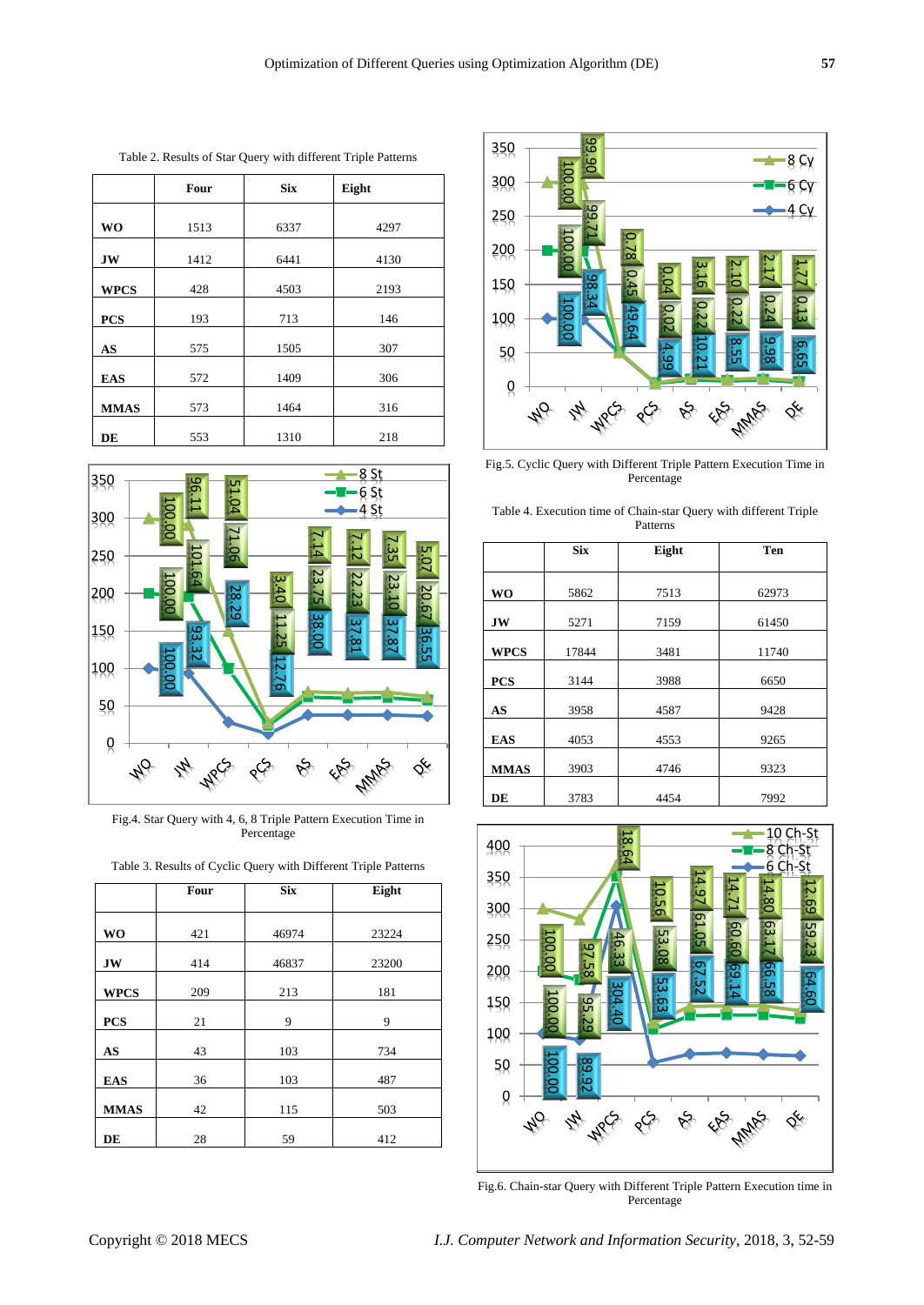Table 1 to Table 4 shows the result of different forms of queries consist of 4 triple patterns, 6 triple patterns, 8 triple patterns and for chain–star query, it is made up of 6, 8, 10 triple patterns respectively. All the results shows that DE performs better in terms of execution time for all the queries when compare with the WO, JW, WPCS, PCS, AS, EAS, MMAS.

#### VII. CONCLUSION

This study contributes to SPARQL SELECT query optimization of different forms of queries having different triple patterns using an optimization algorithm named Differential Evolution. Through the result observation in comparison to other approach, we can conclude that the proposed strategy decrease the execution time of the different form of the query and it works in real time for ARQ engine. Additionally, our proposed approach optimize the SPARQL query on mainmemory RDF data model and experiment proves its success. Also, our approach presents outcomes in good and consistent form when compared with other algorithms and heuristics. Results can further be mended by searching better cost computation strategy. This solution for rearrangement of order of triple pattern can be implemented over different query engines. Also, our approach can be further expanded to different optimization new algorithms (Artificial Bee Colony, Particle Swarm Optimization).

#### **REFERENCES**

- [1] T. Berners-Lee, J. Hendler, O. Lassila, "The semantic web", Sci. Am. vol 284, no.5, pp: 34–43, 2001.
- [2] J.J. Carroll, G. Klyne, "Resource description framework (RDF): Concepts and abstract syntax"– W3C recommendation, 2004.
- [3] Y.E. Ioannidis, "Query optimization," *ACM Computing Surveys,* vol/issue:28(1), pp.121–123, 1996.
- [4] S. Chaudhuri, "An overview of query optimization in relational systems," in *Proceedings of the 17th Symposium on Principles of Database Systems*, PODS'98, ACM, Seattle, Washington, pp.34– 43, 1998.
- [5] T. Neumann, G. Weikum, "RDF-3X: a RISC- style engine for RDF," *Proc. VLDB Endow*, vol/issue:1(1), pp.647– 659, 2008.
- [6] G. Mitchell, S.B. Zdonik, U. Dayal, "Object-oriented Query Optimization: What's the Problem?", Technical Report, Brown University, Providence, RI, USA, 1991.
- [7] M.T. Özsu, J.A. Blakeley, "Query processing in objectoriented database systems," *Modern Database Systems*, ACM Press, Addison-Wesley, New York, NY, USA, pp.146–174, 1995.
- [8] D. Che, K. Aberer, T. Ozsu, "Query optimization in XML structured- document databases," *VLDB* J,vol/issue:15(3), pp.263–289, 2006.
- [9] R. Abdel Kader, M. van Keulen, "Overview of query optimization in XML database systems," URL: 〈http://doc.utwente.nl/64449/〉, 2007.
- [10] H. Stuckenschmidt, R. Vdovjak, J. Broekstra, G. Houben, "Towards distributed processing of RDF path queries," *Int. J. Web Eng. Technol*.vol/issue:2(2/3), pp.207–230, 2005.
- [11] M.M. Astrahan, M.W. Blasgen, D.D. Chamberlin, K.P.

Eswaran, J.N. Gray, P.P. Griffiths, W.F. King, R.A. Lorie, P.R. McJones, J.W. Mehl, G.R. Putzolu, I.L. Traiger, B.W. Wade, V. Watson, "System R: relational approach to database management," *ACM Trans. Database Syst*.vol/issue:1(2) pp.97–137, 1976.

- [12] N. Li, Y. Liu, Y. Dong, J. Gu, "Application of ant colony optimization algorithm to multi-join query optimization," in *Proceedings of the 3rd International Symposium on Advances in Computation and Intelligence*, ISICA'08, Springer-Verlag, Berlin, Heidelberg, pp.189–197, 2008.
- [13] P.G. Selinger, M.M. Astrahan, D.D. Chamberlin, R.A. Lorie, T.G. Price, "Access path selection in a relational database management system," in *Proceedings of the International Conference on Management of Data*, SIGMOD'79, ACM, New York, NY, USA, pp.23–34, 1979.
- [14] M. Steinbrunn, G. Moerkotte, & A. Kemper, "Heuristic and randomized optimization for the join ordering problem", *The VLDB Journal*, vol:6, pp.191–208, 1997.
- [15] T. Ibaraki, & T. Kameda, "On the optimal nesting order for computing N relational joins". *ACM Transactions on Database Systems*, vol:9, pp.482–502, 1984.
- [16] Y. E. Ioannidis, & E. Wong, "Query optimization by simulated annealing," *SIGMOD Rec*.16, pp.9–22, 1987.
- [17] A. Hogenboom, V. Milea, F. Frasincar, U. Kaymak, "RCQ-GA: RDF chain query optimization using genetic algorithms," in *Proceedings of the 10th International Conference on EC-Web*, pp.181–192, 2009.
- [18] A. Hogenboom, F. Frasincar, U. Kaymak, "Ant colony optimization for RDF chain queries for decision support," *Expert Syst. Appl*,vol/issue:40(5),2013.
- [19] R. Gomathi, D. Sharmila, "A novel adaptive cuckoo search for optimal query plan generation," *The Scientific World Journal*, 2014.
- [20] R. Storn, K. Price, "Differential evolution—a simple and efficient heuristic for global optimization over continuous spaces," *J Glob Optim,* vol/issue: 11(4), pp.341–359, 1997.
- [21] V. Plagianakos, D. Tasoulis, M. Vrahatis, "A Review of Major Application Areas of Differential Evolution," Advances in Differential Evolution, Springer, Berlin, vol:143 pp.19- 238, 2008.
- [22] J. Ilonen, J.K. Kamarainen, J. Lampinen, "Differential Evolution Training algorithm for Feed-Forward Neural Networks," *Neural Process Lett,* vol/issue: 17(1), pp.93– 105, 2003.
- [23] [http://jena.apache.org.](http://jena.apache.org/)
- [24] J. Broekstra, A. Kampman, F. Van Harmelen, "Sesame: A generic architecture for storing and querying rdf and rdf schema," in: *International semantic web conference*, Springer Berlin Heidelberg, pp. 54-68, 2002.
- [25] A. Maduko, K. Anyanwu, A. Sheth, P. Schliekelman, "Estimating the cardinality of RDF graph patterns," in *Proceedings of the 16th International Conference on World Wide Web*, ACM, Banff, AB, Canada, pp.1233– 1234, 2007.
- [26] M. Stocker, A. Seaborne, A. Bernstein, C. Kiefer, D. Reynolds, "SPARQL basic graph pattern optimization using selectivity estimation," in *Proceedings of the 17th International Conference on WWW*, ACM, Beijing, China, pp:595–604, 2008.
- [27] A. Hogenboom, V. Milea, F. Frasincar, U. Kaymak, "RCQ-GA: RDF chain query optimization using genetic algorithms," in *Proceedings of the 10th International Conference on EC-Web*, pp:181–192, 2009.
- [28] T. Neumann, G. Weikum, "Scalable join processing on